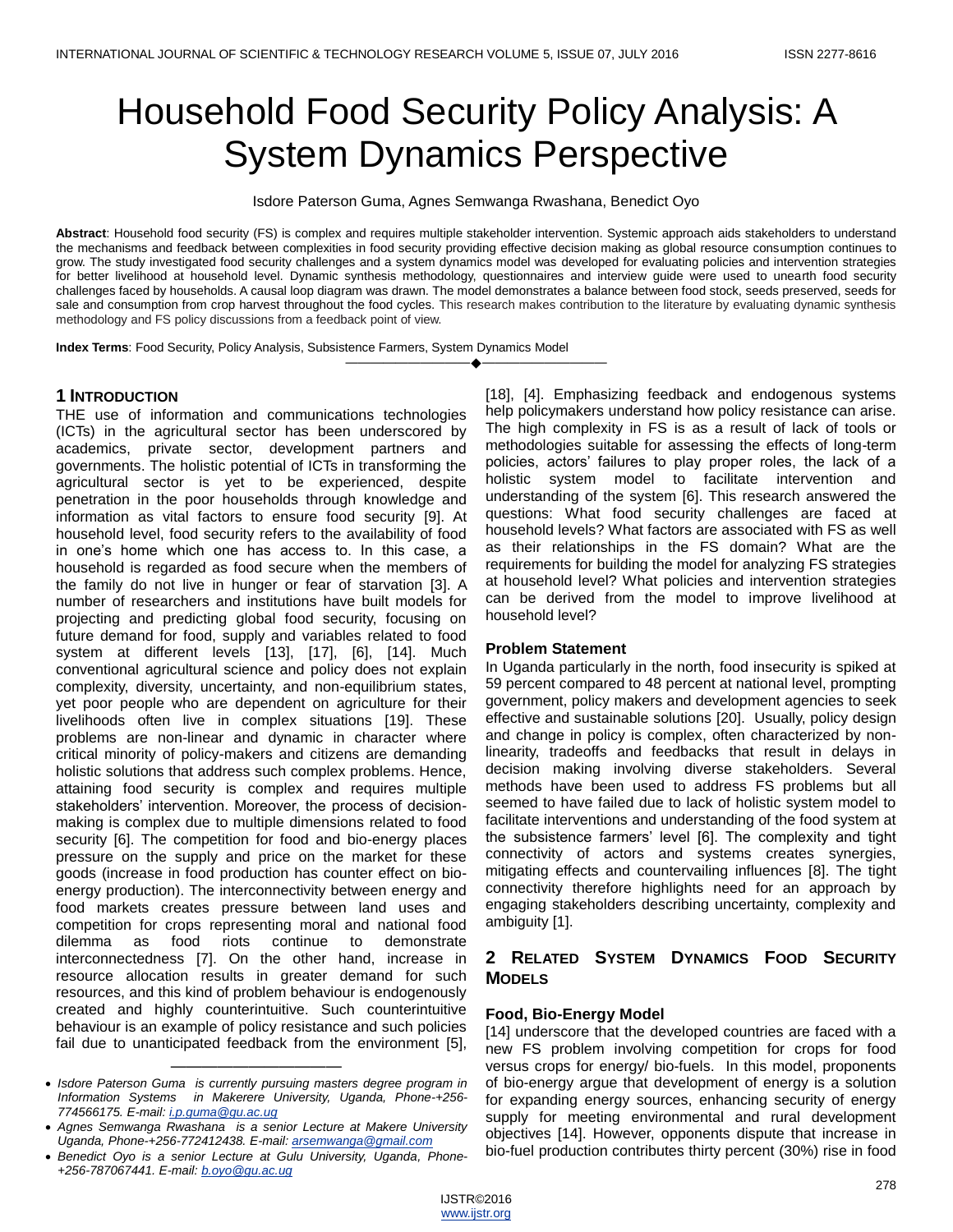prices, hence, threatening food security by diverting land from food production to energy production [14]. This model explains the simultaneous need for food and energy which would otherwise lead to food security crisis and vice-versa. The model was designed to determine appropriate policies and decision making in order to reconcile present and future food and energy security from economic, social and environmental dimensions. However, the model was exploratory from which validated foresights and forecasts cannot be generated and hence, needs to be refined, extended and validated.

#### **Oil, Bio-Fuels and Food Model**

In oil, bio-fuel and food model, [17] modeled the dynamic interaction between oil, bio-fuel and food. The model is used to test the hypothesis that food shortages are due to increased bio-fuel production. Consequently, the model is used to explain that shortage of oil makes bio-fuels highly profitable leading to takeoff of bio-fuel industry which in turn leads to shortages of food. The model further suggests that food prices will rise due to population and income growth on the demand side and dwindling idle resources for food production on the supply side. The model attempts to evaluate alternative policies that do not require agricultural land and also considering a ban on bio-fuel production requiring such agricultural land. The model is an aggregation of the markets for food and liquid oils and links between these markets.

#### **Seed Banking Model**

Seed banking is a holistic approach for empowerment of smallholder farmers through preserving seeds for future planting, diversifying into higher value crops and saving money from sale of surplus crops concurrently [13]. Seed banking intervention transcends this problem as it empowers farmers to produce more through sustainable provision of improved seeds during planting seasons while offering competitive prices for harvested crops. From the SD model, [13] draws four (4) important lessons:

- That the relationship between production and profitability is not linear.
- That smallholder farmers living below the poverty line are difficult to liberate as the acute need for money leaves them with no option but to sell their harvest as soon as it leaves the field without realistic consideration of future food/seeds.
- That crop production at the grassroots may decline because farmers are planting less as seeds are either scarcely available or unaffordable.
- That the poverty levels at the grassroots will continue to increase as smallholder farmers resort to selling livestock and charcoal to buy food when their food reserves are empty.

However, the SD model does not consider the effect of food inflation on agricultural profitability at the grassroots.

#### **Giraldo et al., (2008) Model**

[6] model presents the dynamics of stock of food and non-food products, land intended for food and non-food, population dynamics related to access to food, food production and food price. The model adds knowledge on the dynamics present on food availability, leverage points and potential evaluation of policies that generate stability and sustainability within the system. The study mainly focuses on interaction between food

availability, access to it and its stability. Several lessons can be drawn from this study:

- That public policies on FS can be derived if FS is approached from micro-nutrition (single), family and national levels (regular supply of food) and macro perspectives.
- That SD can be employed to allow the user analyse and manipulate internal structures and study relationships between the structures and bahaviour of the models.

However, the model was under construction for policy analysis and aimed to observe presentation for direct interaction with related scientific community and this model may not apply to the Ugandan situation because the research was done in a developed country with different environmental conditions.

#### **Gap Analysis**

The models developed around food security use correlations and algorithms to explain relationships by focusing on isolated parts and yet the problem of FS is complex in nature. An examination and analysis of the approaches indicate that:

- The studies do not look at diverse stakeholder viewpoints, counterintuitive behaviour and policy resistance;
- The studies concentrate on exogenous factors rather than endogenous factors;
- The models are suggestive on policies hence no clear position on policies and consequently, forecast at short and medium term policies and are dependent on qualitative data.

Hence, SD is seen as a new lens of conducting multidisciplinary research involving both 'hard' (quantitative) and ‗soft' (qualitative) systems in complex environments. Thus, SD is selected as the preferred method in the formulation of this model due to the following:

- It is a methodology that helps to understand why things are happening now;
- Its great interest is on the causation of variables;
- Its main purpose is the evaluation of policies and their long term influence [6].

Such a wide scope is possible because system dynamics, though mainly quantitative, traverses the qualitative approach.

#### **THE MODEL**

In developing the FS model, Dynamic Synthesis Methodology (DSM) was employed [22]. DSM is one of the SD methodologies with special emphasis on simulation modeling and case study whose added advantages can complement each other in terms of theory building, testing and extension. The methodology has the ability to incorporate differing views of reality, improving both building and testing of theories/policies. Its usefulness further aids researchers to improve building and testing of theories, understanding of process building, strategic modeling and analysis.

#### **MAIN SECTORS**

The model is conceptualised in four (4) main sectors which represent real life situation at household level. Details of these sectors are given in CLD in figure 1.

#### **CAUSAL LOOP DIAGRAM**

Causal loop diagram (CLD) represents the behavior of any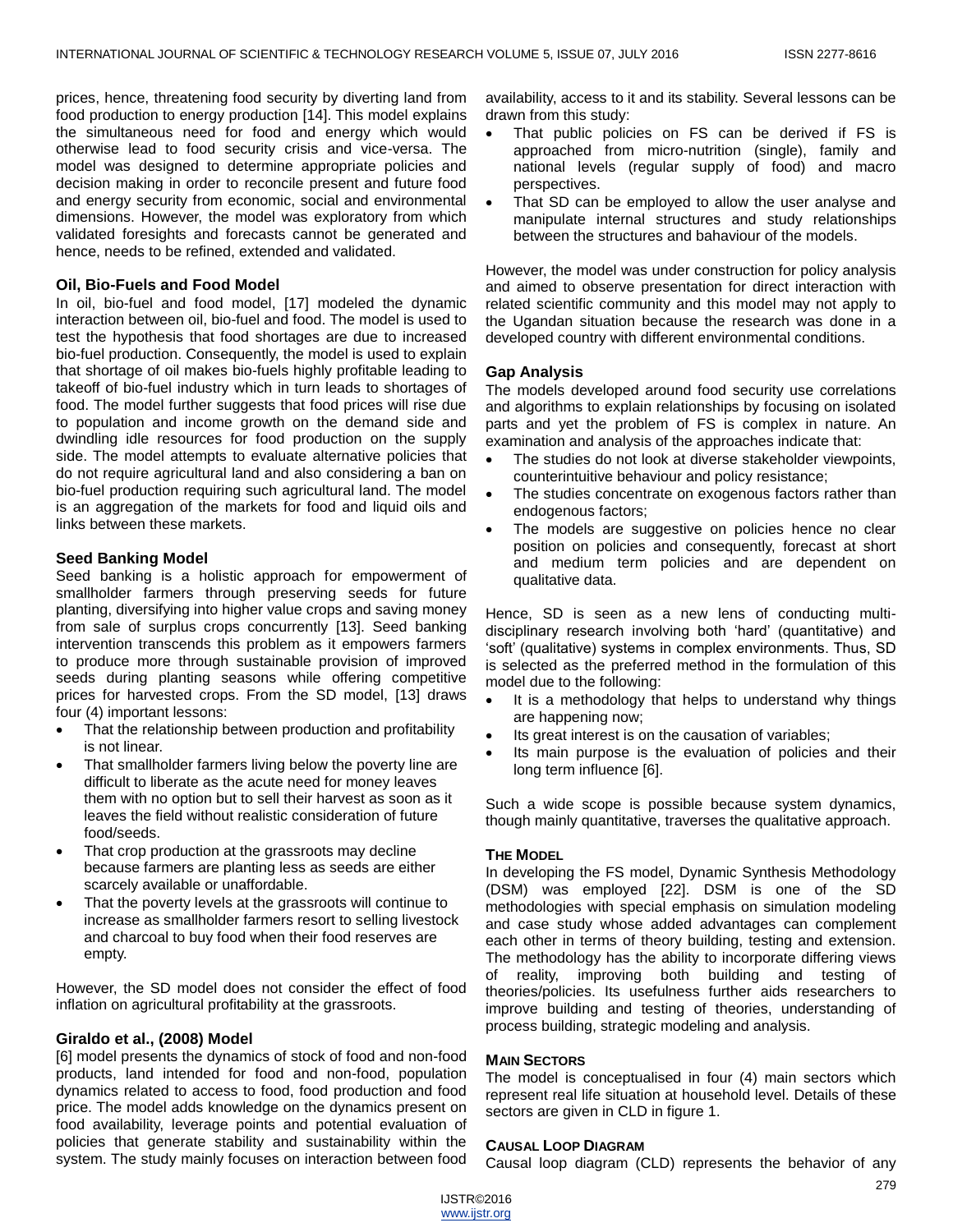system by mapping its elements and the relationships among them [21]. [21] further explains that CLD is an important tool for evidencing the hypothesis assumed in the model, it draws mental patterns and relevant feedbacks to problem solution which contains system elements or variables relevant to the system. From the FS CLD, loops R1 and B1 (Infant population) show that increase in birth rate increases infants population and vice versa while increase in infant population causes increase in infant mortality rate and thus reduction in infant population. The infant population will eventually become land potential owners after a transition period. The reinforcing loop R2, demonstrates that planting a variety of crops increases the rate of crop growth processes resulting in higher crop yields. The increase in crop yield increases the chances of the preservation of seeds for the subsequent planting seasons. The balancing loops B2 and B3 explain that increase in crop yield increases food stock/inventory and this also increases quantity of the sale of raw food. Increase in net income increases farmers' opportunity to purchase seeds for the next planting season and for purchasing other inputs like fertilizers, hoes, pesticides and herbicides. The net income is further constrained by other expenses such as payment of school fees and hospital bills. The food sales sector consists of two loops B4 (Balancing loop) and R3 (Reinforcing loop). Loop B4 explains that increase in net income of the farmer increases farmers' desire to purchase more food from the market. This also adds on to the food stock level while Loop R3 explains the sale of the processed food (value addition). Increasing food stock level increases the proportion of processed food which increases the stored processed food. The processed food is stored and then sold. This therefore, increases the net income of the farmer. Loop B5 demonstrates that increase in food stock increases availability of desired food for consumption. This also increases food consumption rate and ratio of food consumed. The food consumed (both raw and processed) provides the desired calories (energy) to the labour force which is again fed into the next production cycle.



*Figure 1: Causal Loop Diagram of the Food Security Model*

#### **STOCKS AND FLOWS**

The food security simulation model was constructed so that it could be used to investigate deeper dynamic issues that are of concern to management and provide varying scenarios with different structures and policies. The model was divided into four sectors (Land and Potential owners, food production sector, food sales and consumption sector) and simulated over a period of 15 years to evaluate potential policy development and debate in food security sector.

#### **Land and Potential Owner Sector**

The land and potential owner sector shows the dynamic transition from infant to potential land owners and available land versus actual land per person. This sector has a population sub-model with two stocks which represent the two different age groups namely; children (1 - 13 years), and teenage (14 – 17 years). Other stocks include transition land owners and potential land owners. The transition land owner is represented by a conveyor showing transition from childhood (conveyor allows some minimum duration for infants to fully become adults) until the age of 18 years which is the minimum age they start to own land. Potential land owner shows the number of individuals who own land for cultivation. The available land is shared between potential land owners and family members which determine how much land is reserved per person for producing food for better livelihood.



*Figure 2: Land and Potential Owners*

#### **Food Production Sector**

The food production sector demonstrates how much crop yield can be obtained from crop growth processes. It also indicates the ratio of land cultivated for producing crops. The land ratio is the ratio of available land to actual land expressed as a factor of crop land. There are three seasons arrayed as season\_1, season\_2 and open\_season for some crops grown in both seasons like cassava, maize, ground nuts among others. Growing more crops in multiple seasons increases the crop yield. Another arrayed variable 'other inputs' incorporates use of fertilizers, pesticides and herbicides. This study assumes that environmental and weather changes do not pose serious threat to the crops. The crop growth process is a conveyor (like a conveyor belt) that keeps the crops for some period of time until the crops are mature, and ready for harvest.

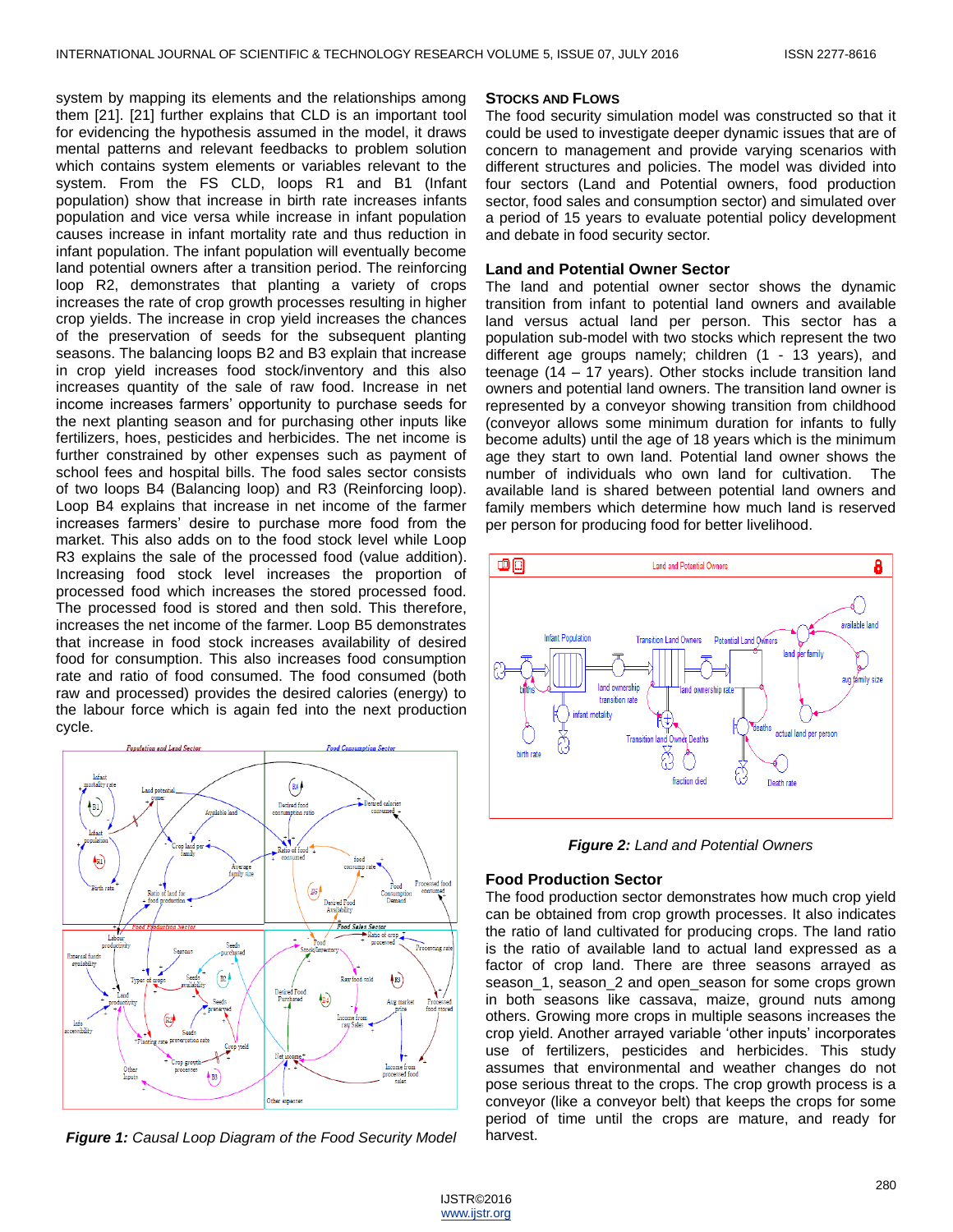

*Figure 3: Food Production Sector*



This sector demonstrates the sales, net income and how much a farmer consumes. The food stock has one inflow: crops planted and four outflows: future seeds, crop sales rate, consumption rate and processing rate. This explains the fact that from the available food stock, part of it is sold to earn money, some processed to add value, some preserved for future seeds and the largest part is consumed as food. The net income is mostly derived from sale of raw crops and little from processed crops. Net income is dependent on average market price and how much a farmer has sold.



*Figure 4: Sales and Income Sector*

## **Food Consumption Sector**

This sector shows the trend of food consumed as a fraction of the available food stock. The sector comprises of two stocks namely expected food stock and food consumed. The food consumption is a function of the average family size, food demand and consumption rate. The food stock is largely dependent on crop harvest which is derived from the available crop land (cultivated land).



*Figure 5: Food Stock and Food Consumed Sector*

## **MODEL SIMULATION RESULTS**

According to [10], policy experiments refer to how a manager uses information about the system in the formulation and design of policies. The model was developed into a tool that could easily be used by policy makers of the FS system. Consequently, this section provides a snapshot of the output of the model simulations.

## **Simulation Behaviour for Land and Potential Owners**

The simulation result demonstrates that despite increase in number of potential land owners the available land remains constant. Meanwhile the actual land per family remains constant for some period and then exponentially decreases to minimum value over the years. This explains the fact that the expected amount of crop land owned by family members keeps on reducing with increasing number of potential land owners and family size. This therefore, has direct negative implication on food production in that increase in number of family size reduces the capacity to grow more food due to reduced land for farming (crop land). Hence, land will eventually become inaccessible for farming with the increasing number of potential land owners coupled with other economic activities such as construction of houses and so on.



*Figure 6: Variation of Population against actual land per family*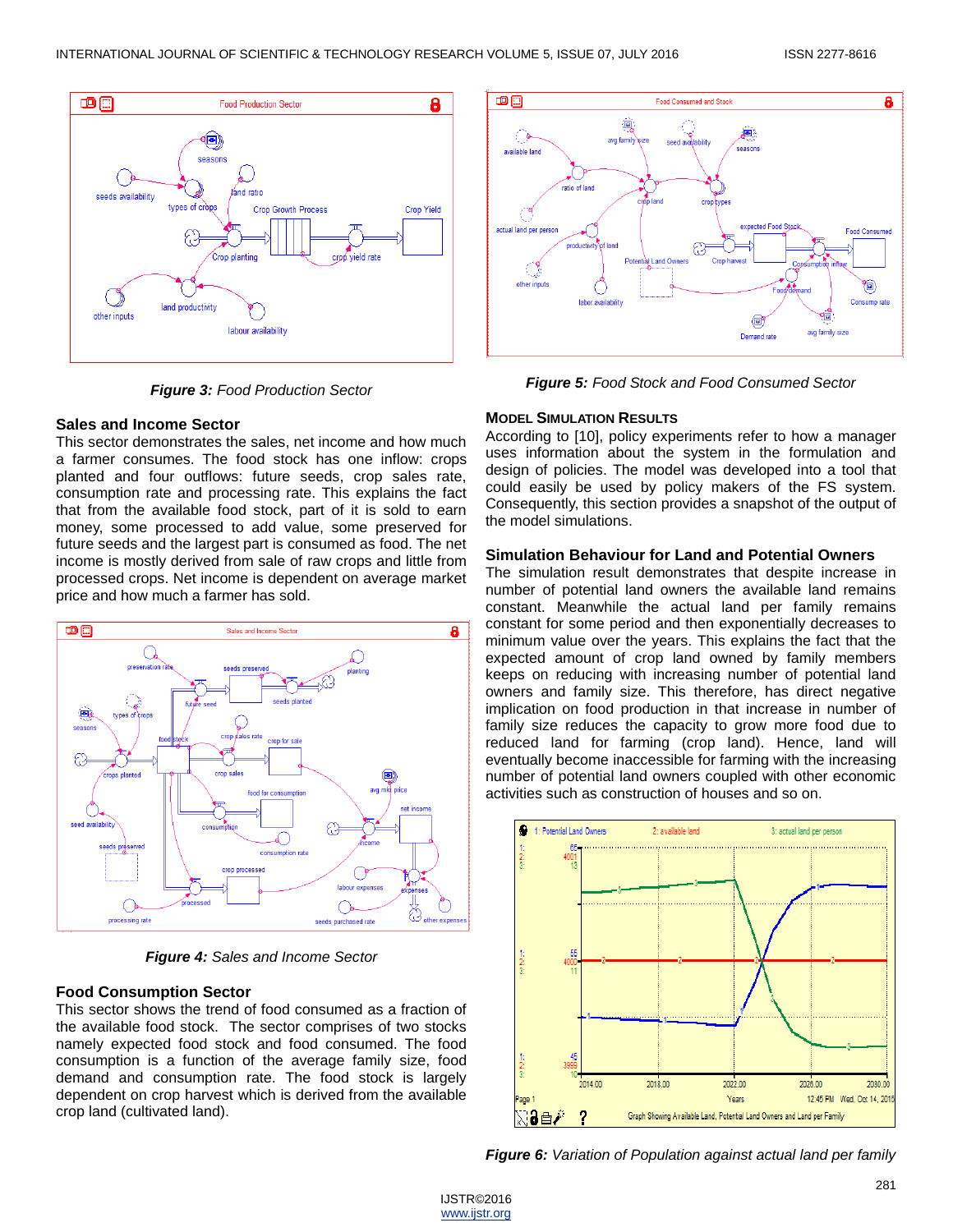#### **Simulation Behaviour of Food Production Sector**

The simulation result shows how much yield can be obtained from a given crop land. The planting rate depends on land productivity, types of crops grown and land ratio (a ratio of actual land to available land). If the ratio is less than 1, the crop land becomes smaller in size and ultimately less crop yield realized. Crop yield is also directly dependent on seasons. The more the planting seasons, the higher the crop yields. The crop yield remains constant as crop growth process increases. The increase in crop yield implies harvesting season. Similarly, a rise in crop growth processes indicates crops growth until maturity. The model demonstrates that under normal circumstances, food production majorly depends on crop seasons and land ratio. The more seasons of planting crops and higher land ratio implies the higher crop yield.



*Figure 7: Variation of crop yield and crop growth processes*

#### **Simulation Bahaviour of Sales and Income Sector**

The result of simulating sales and income sector shows that the net income (summation of sale of raw and processed crops) increases with crop sales. The sales profit is obtained by the percentage of crops sold which is dependent on average market price (arrayed as raw and processed prices). The higher the average market price, the higher the profit obtained from the sale of crops. Adjusting the sliders to their maximum values demonstrate the ideal situation where stock value remains high (20 sacks) and 50 kgs earning 300,000=.



*Figure 8: Simulation Bahaviour of Sales and Income Sector*

## **Simulation Behaviour for Food Stock and Food Consumption**

The initial food stock decreases as consumption increases. When the food stock level drops to minimum value, food consumption remains almost constant until stock value reaches a maximum value while consumption begins to increase and the same trend is repeated several times. This means that the family members must try to maintain their consumption and use other sources of food when stock levels have run to a minimum value. The amount of food consumed is largely dependent on consumption rate of the average family members and food demand. The expected food consumed is ten (10) times the expected food stock. This implies that more food crops need to be grown to achieve food security at household level.



*Figure 9: Simulation Behaviour for Food Stock and Food Consumption*

## **Adjusting the Conditions of Sales and Income Sector**

This scenario enables users to adjust the conditions of some variables to determine the quantity of crops sold, food stock, food consumption and net income. The behavior of the key variables under normal rates, low rates and high rates are shown in figures 10, 11, and 12 respectively.

#### **Assumption in the model**

There is high average market price expected when there is one (1) season of planting and low market price when planting seasons have been increased to three (3). The simulation results indicate that food consumption and crops sold have direct effect on food stock but net income is only dependent on how much crop yield is sold and average market price. As the quantity of crop yield sold increases, income also increases. Increase in quantity of crops sold and food consumption causes a sharp decrease in food stock level which continues to decrease further as shown in figure 10 and figure 11.



*Figure 10: Simulation Runs Showing Behaviour Under Normal Conditions*

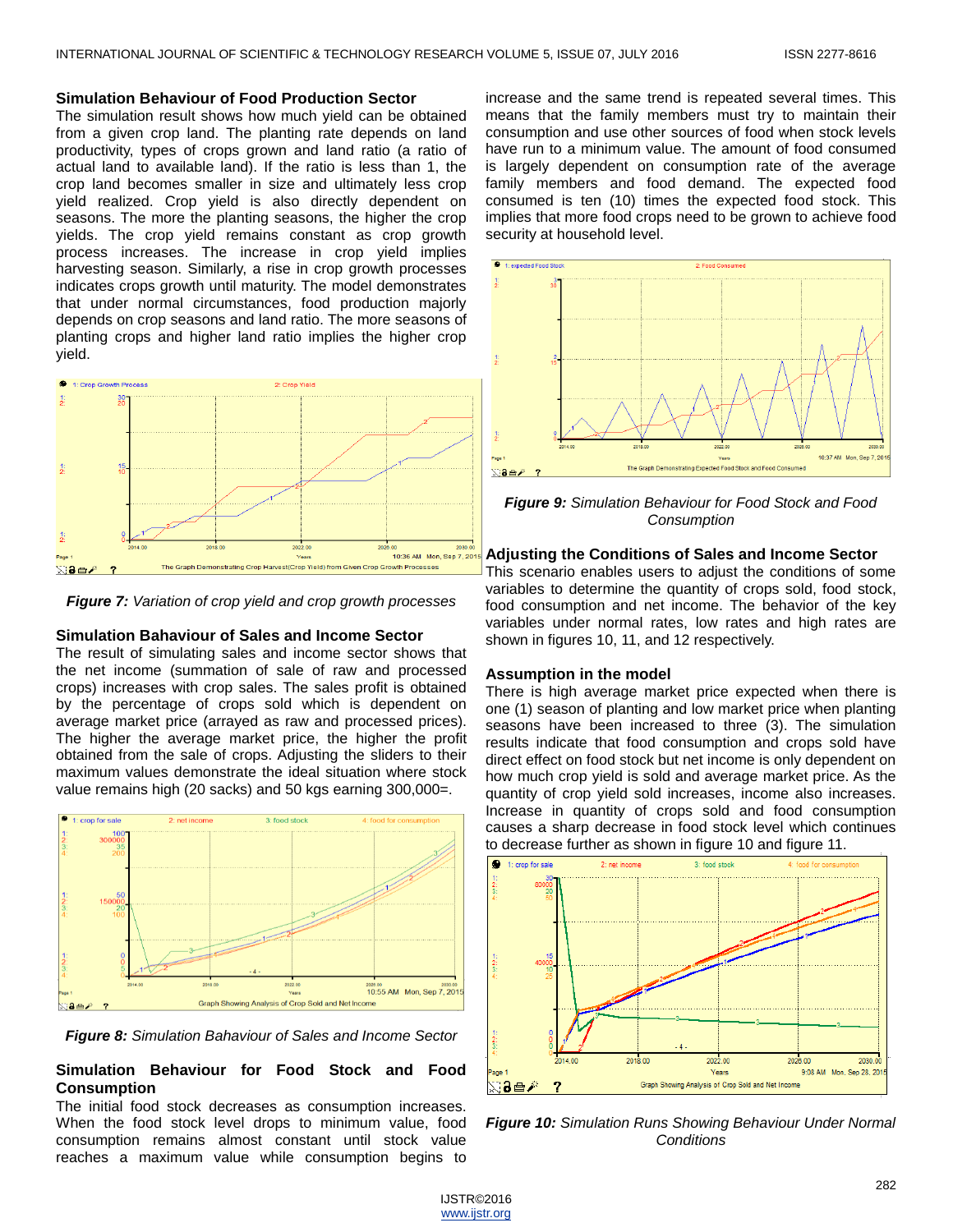

*Figure 11: Simulation Runs Showing Behaviour Under Low Conditions*

The simulation result in figure 12 demonstrates the ideal situation where the food stock should stay higher despite increasing crop sales and food consumption. There is need for decision making to balance between how much yields to sell in order to earn reasonable income and how much is to be reserved to feed the family members.



*Figure 12: Simulation Runs Showing Behaviour Under High Conditions*

The results of simulation presented in table 1 demonstrates that there is a general decrease in output variables when crops are planted once in a year and an increase when planting seasons have been increased to three (3). However, there is an increase in net income when planting is done in only one season and a decrease in net income due to low crop prices when there is plenty of food (planting is done in three (3) seasons).

|  |  |  |  |  | <b>Table 1</b> Variation Under Different Conditions |
|--|--|--|--|--|-----------------------------------------------------|
|--|--|--|--|--|-----------------------------------------------------|

|         | Variable             | Normal rates   Low rates |           | High rates |
|---------|----------------------|--------------------------|-----------|------------|
| Inputs  | Seasons              |                          |           |            |
|         | Avg market price     | 3.000.00                 | 4.000.00  | 2.000.00   |
| Outputs | Crops sold           | .39                      | 6.80      | 8.38       |
|         | Food stock           | 44                       |           | 9.99       |
|         | Food for consumption | 13.44                    |           | 15.24      |
|         | Net income           |                          | 28.000.00 | 14,800.00  |

From table 1 above, farmers tend to sell more during three seasons of harvest (8.38), less during one season of harvest (6.80) and about 7.39 during normal seasons of harvesting.

The food stock stays high in three seasons of harvest (9.99), average in two seasons of harvest (4.44) and very low in one season of harvest (1.11). The net income is dependent on food stock level, average market price and quantity of crops sold. The higher the stock level, the lower the market price and hence, low income from sale of crops. On the other hand, the lower the stock level, the higher the market price and therefore, the higher the income from sale of crops. The food consumption figures also indicate the scenarios explained in figures 10, 11 and 12.

#### **PROPOSED INTERVENTION STRATEGIES**

System dynamics model has the ability to conduct policy experimentation to contribute to public policy making. The model is used in an exploratory way in order to generate interesting insights and offer more understanding. The model cannot be used numerically to generate precise predictions/forecasts and/or exact measures of sensitivity to changes in parameters. This research originates from the observation that existing policies on food security issues were found to be linked to the nature of its complexity, dynamic and non-linearity. The inadequacy of most existing methods likewise provides equal means of addressing the qualitative and quantitative facets of food security. Therefore, the problem addressed in this research had a dual character which is practical (dealing with complex, dynamic, non-linear issues) and theoretical (lack of effective and sustainable guidelines for solving food security problems without compromising problem scope). Hence, need for immediate actions to improve FS at household levels. The following are the policy guidelines to improve FS at household level:

- 1. There is need to effectively utilize the scarce land resource to have optimum food productivity and production. If not properly utilized, there will be a direct negative implication on food production as increase in number of family size reduces the capacity to grow more food due to reduced crop land (Land and Potential Owner Sector).
- 2. There is need to advocate for food production oriented activities to increase food production or production of crops for sale or both. This would prevent farmers from running out of food stock so as to maintain their consumption level (Food stock and consumption sector), and to prevent them from resorting to selling their assets. Similarly, there should be advocacy for self-sufficiency policies in food production or adoption of "food first" policy that emphasizes food crops and inclusion of cash crops which is crucial for alleviating hunger. Hence, joint promotion of food crops and cash crops in support of FS enhancement. Furthermore, farmers should be supported and strengthened to set up community food banks in order to increase access to food as well as information.
- 3. There should be additional support to farmers through provision of agricultural inputs such as hoes, fertilizers, pesticides, herbicides and improved seeds; and be given sufficient training to best apply these inputs.
- 4. In order to empower farmers economically, farmer associations should be instituted and strengthened including the revival of farmer cooperative societies to support community self-help projects that address both hunger/starvation and malnutrition.
- 5. There is also need to promote and develop rural financial markets to fully tap the potential of food production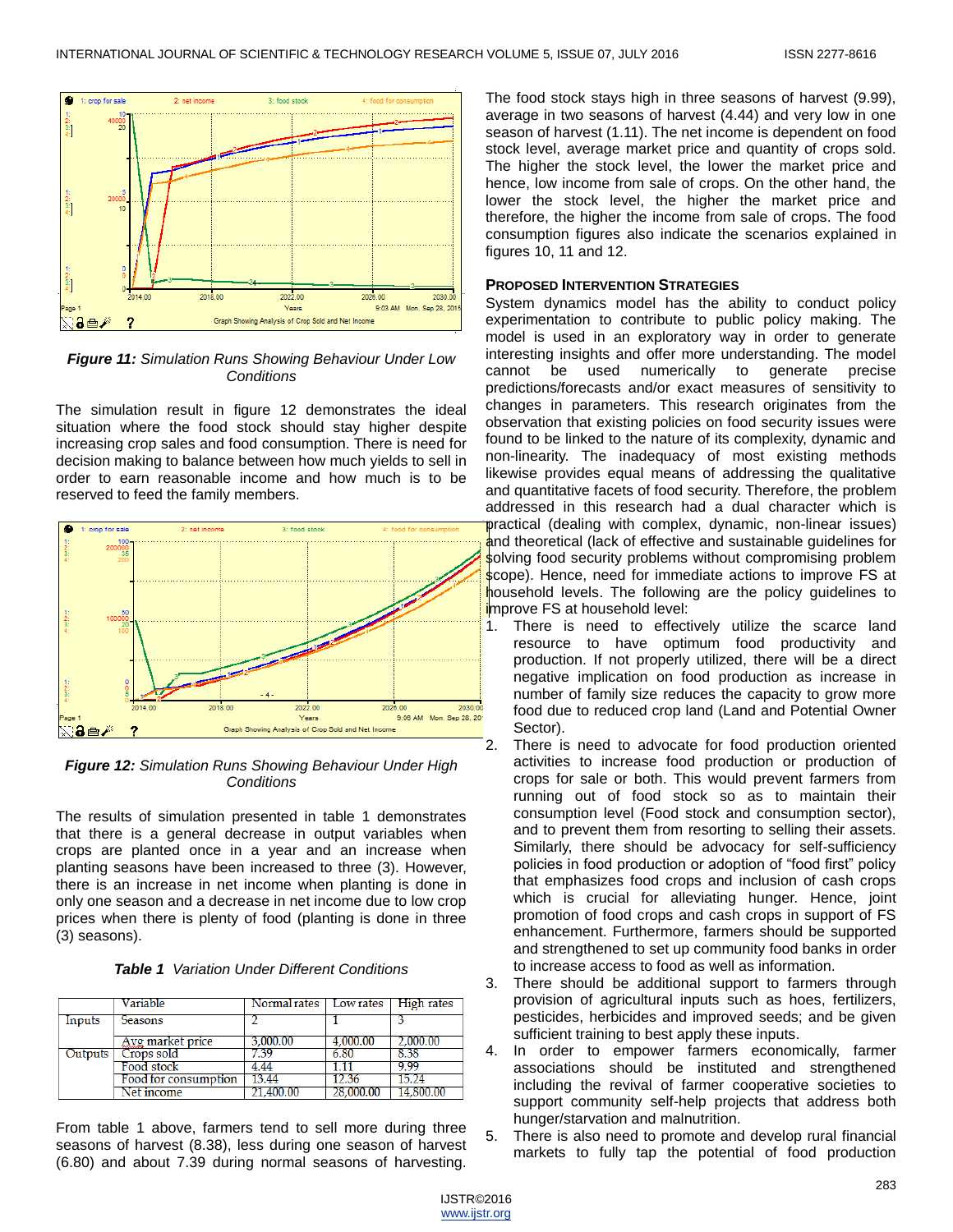oriented programs which will enable households to increase their ability to save and build up food productive asset bases.

6. There ought to be provision of credits for consumption stabilization which will enhance FS in the growing and diversifying of rural economies for low income farmers. This can be achieved through group loans for poor households without collaterals as long as group size remains small which will operate on.

## **CONCLUSION AND FUTURE RESEARCH**

The FS model developed in this study provides the feasibility of system dynamics modeling in addressing FS challenges at household levels. The research aimed to unearth and understand the FS challenges at subsistence level through formulating strategies and policies. A model of FS was developed as a measure of relevance of this strategy. The model was then used to generate insight into the strategies and policies to help improve resilience to FS challenges at subsistence farmers' level. The research also employed the knowledge of CAS theory to understand the interconnectedness of the system and their emergent behavior. Therefore, there is need to agitate for a stronger research focus that identifies these practices and builds on them to incorporate policy that makes the food system more resilient rather than efficient. It would be useful to incorporate modeling of crops and animals as alternative means of ensuring FS because these could generate some sources of income to increase accessibility of food from the market. It would also make it possible to avoid using a negative or zero food stock values to represent the transition to alternative means of attaining food security. Nevertheless, the tool is by no means a solution in addressing the entire FS problems. The tool in its current form places more emphasis on availability and accessibility of FS component without considering the other factors involved especially change in weather. Hence, extending the scope to accommodate all the factors which would serve the same purpose is possible. Most important would be to explore the crop and animal enterprise modeling. In light of the outcomes of this investigation, future research is required in two areas: Modeling of cash crops and animals as a means of empowering subsistence farmers to ensure that they are food secure at all times and; further testing and refinement of FS model.

#### **REFERENCES**

- [1]. Adger, W. N. (2006). Vulnerability. Global Environmental Change, 16(3): 268- 281.
- [2]. Faridi, R., & Wadood, S. N. (2010). An econometric assessment of household food security in Bangladesh. Bangladesh Development Studies, 33(3), 97.
- [3]. FAO. (2011). Save and Grow. A Policymakers' Guide to the Sustainable Intensification of Smallholder Crop Production. Rome: Food and Agriculture Organization of the United Nations.
- [4]. Forrester, J. W. (1971b). Counterintuitive Behavior of Social Systems. Technology Review 73 (3):52-68.
- [5]. Ghaffarzadegan, N., Lyneis, J. & Richardson, G. P. (2009). Why and How Small System Dynamics Models

Can Help Policymakers: A Review of Two Public Policy Models.

- [6]. Giraldo, D. P., Betancur, M. J., & Arango, S. (2008). Food Security in Development Countries: A systemic perspective. Technology, 1, 15.
- [7]. Hu, O. (2012). System Dynamics Modeling of the Brazilian Sugarcane Ethanol Industry. Computational modeling and analytics in Social Science.
- [8]. Ingram, J., Ericksen, P. and Liverman, D. (2010). Food Security and Global Environmental Change. Earthscan, London, UK.
- [9]. Lashgarara, F., Mirdamadi, S. M., & Hosseini, S. J. F. (2010). Determining the Causal Model Role of ICT in Improving Food Availability of Iranian Rural Households. International Journal of Advanced Science and Technology Vol. 24.
- [10]. Maani, K. E. & Cavana, R. Y. (2000). Systems Thinking and Modeling: Understanding Change and Complexity, Prentice Hall, Auckland.
- [11]. Mehta, P. (1992). Optimizing Techniques in Agriculture. Satosh Kumar Jain for CBS Publishers and Distributor Delhi, India.
- [12]. Oyo, B. (2013). A system dynamics analysis of seed banking effectiveness for empowerment of smallholder farmers. In IST-Africa Conference and Exhibition (IST-Africa), 2013 (pp. 1–8). IEEE.
- [13]. Pruyt, E., & De Sitter, G. (2008). Food or Energy? Is that the question? Paper presented at the Proceedings of the 28th International Conference of the System Dynamics Society, Athens, Greece.
- [14]. Repenning, N. P. & Sterman, J. (2002). Capability traps and self-confirming attribution errors in the dynamics of process improvement. Administrative Science Quarterly 47: 265–295.
- [15]. Rwashana, A. S., & Williams, D. W. (2008). Modeling the dynamics of immunization healthcare systems: The Ugandan case study. In Proceedings of the 26th International Conference of the System Dynamics Society (pp. 20–24).
- [16]. Sandvik, S. & Moxnes, E. (2009). Peak oil, bio-fuels, and long-termfood security. University of Bergen. Available at <http://www.ifi.uib.no/sd/a> accessed on 24/08/2013.
- [17]. Sterman, J. D. (2000). Business dynamics: Systems Thinking and Modeling for a Complex World Boston, United States of America: Irwin/McGraw-Hill.
- [18]. Thompson, J., & Scoones, I. (2009).Addressing the dynamics of agri-food systems: an emerging agenda for social science research. Environmental Science & Policy, 12(4), 386–397.